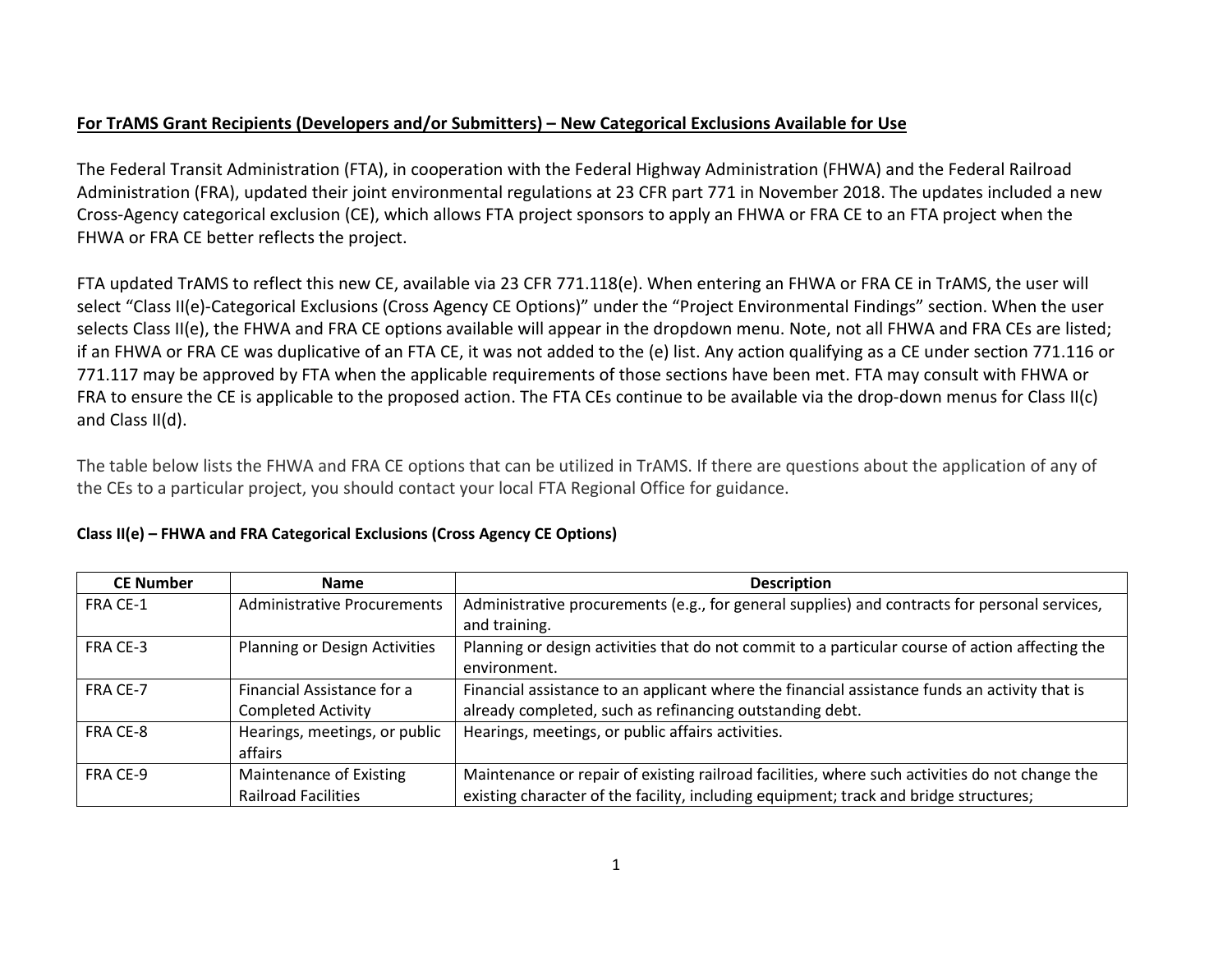|           |                              | electrification, communication, signaling, or security facilities; stations; tunnels; maintenance-         |
|-----------|------------------------------|------------------------------------------------------------------------------------------------------------|
|           |                              | of-way and maintenance-of-equipment bases.                                                                 |
| FRA CE-10 | <b>Emergency Repair or</b>   | Emergency repair or replacement, including reconstruction, restoration, or retrofitting, of an             |
|           | Replacement                  | essential rail facility damaged by the occurrence of a natural disaster or catastrophic failure.           |
|           |                              | Such repair or replacement may include upgrades to meet existing codes and standards as                    |
|           |                              | well as upgrades warranted to address conditions that have changed since the rail facility's               |
|           |                              | original construction.                                                                                     |
| FRA CE-11 | Operating Assistance to a    | Operating assistance to a railroad to continue existing service or to increase service to meet             |
|           | Railroad                     | demand, where the assistance will not significantly alter the traffic density characteristics of           |
|           |                              | existing rail service.                                                                                     |
| FRA CE-12 | Minor Rail Line Additions or | Minor rail line additions, including construction of side tracks, passing tracks, crossovers,              |
|           | New Tracks within ROW        | short connections between existing rail lines, and new tracks within existing rail yards or right-         |
|           |                              | of-way, provided that such additions are not inconsistent with existing zoning, do not involve             |
|           |                              | acquisition of a significant amount of right-of-way, and do not significantly alter the traffic            |
|           |                              | density characteristics of the existing rail lines or rail facilities.                                     |
| FRA CE-13 | <b>Property Acquisition</b>  | Acquisition or transfer of real property or existing railroad facilities, including track and bridge       |
|           |                              | structures; electrification, communication, signaling or security facilities; stations; and                |
|           |                              | maintenance of way and maintenance of equipment bases or the right to use such real                        |
|           |                              | property and railroad facilities, for the purpose of conducting operations of a nature and at a            |
|           |                              | level of use similar to those presently or previously existing on the subject properties or<br>facilities. |
| FRA CE-14 | Research Activities on       | Research, development, or demonstration activities on existing railroad lines or facilities, such          |
|           | <b>Existing Facilities</b>   | as advances in signal communication or train control systems, equipment, or track, provided                |
|           |                              | that such activities do not require the acquisition of a significant amount of right-of-way and            |
|           |                              | do not significantly alter the traffic density characteristics of the existing rail line or facility.      |
| FRA CE-16 | <b>Modifications for ADA</b> | Alterations to existing facilities, locomotives, stations, and rail cars in order to make them             |
|           | Purposes                     | accessible for the elderly and persons with disabilities, such as modifying doorways, adding or            |
|           |                              | modifying lifts, constructing access ramps and railings, modifying restrooms, and constructing             |
|           |                              | accessible platforms.                                                                                      |
| FRA CE-17 | Rehabilitation,              | The rehabilitation, reconstruction or replacement of bridges, the rehabilitation or                        |
|           | Reconstruction or            | maintenance of the rail elements of docks or piers for the purposes of intermodal transfers,               |
|           | Replacement of Bridges and   | and the construction of bridges, culverts, or grade separation projects that are predominantly             |
|           | other Structures             | within existing right-of-way and that do not involve extensive in-water construction activities,           |
|           |                              | such as projects replacing bridge components including stringers, caps, piles, or decks, the               |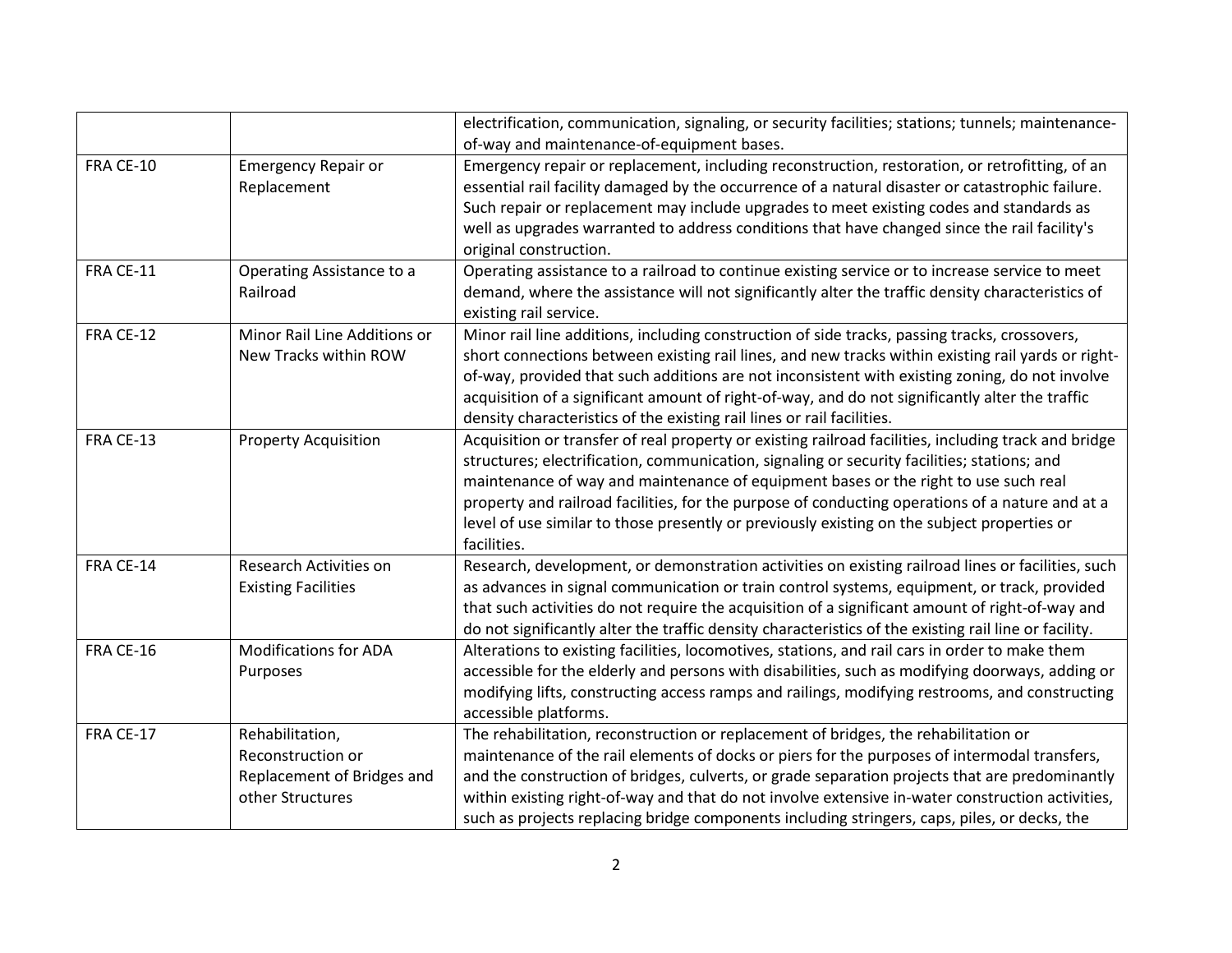|           |                                  | construction of roadway overpasses to replace at-grade crossings, construction or                   |
|-----------|----------------------------------|-----------------------------------------------------------------------------------------------------|
|           |                                  | reconstruction of approaches or embankments to bridges, or construction or replacement of           |
|           |                                  | short span bridges.                                                                                 |
| FRA CE-18 | Vehicle or Equipment             | Acquisition (including purchase or lease), rehabilitation, transfer, or maintenance of vehicles     |
|           | Acquisition, Rehabilitation, or  | or equipment, including locomotives, passenger coachers, freight cars, trainsets, and               |
|           | Maintenance                      | construction, maintenance or inspection equipment, that does not significantly alter the            |
|           |                                  | traffic density characteristics of an existing rail line.                                           |
| FRA CE-19 | Safety and Security              | Installation, repair and replacement of equipment and small structures designed to promote          |
|           | Improvements                     | transportation safety, security, accessibility, communication or operational efficiency that        |
|           |                                  | take place predominantly within the existing right-of-way and do not result in a major change       |
|           |                                  | in traffic density on the existing rail line or facility, such as the installation, repair or       |
|           |                                  | replacement of surface treatments or pavement markings, small passenger shelters,                   |
|           |                                  | passenger amenities, benches, signage, sidewalks or trails, equipment enclosures, and               |
|           |                                  | fencing, railroad warning devices, train control systems, signalization, electric traction          |
|           |                                  | equipment and structures, electronics, photonics, and communications systems and                    |
|           |                                  | equipment, equipment mounts, towers and structures, information processing equipment,               |
|           |                                  | and security equipment, including surveillance and detection cameras.                               |
| FRA CE-20 | Environmental Restoration,       | Environmental restoration, remediation, pollution prevention, and mitigation activities             |
|           | Remediation, and Controls        | conducted in conformance with applicable laws, regulations and permit requirements,                 |
|           |                                  | including activities such as noise mitigation, landscaping, natural resource management             |
|           |                                  | activities, replacement or improvement to storm water oil/water separators, installation of         |
|           |                                  | pollution containment systems, slope stabilization, and contaminated soil removal or                |
|           |                                  | remediation activities.                                                                             |
| FRA CE-21 | Assembly or Construction of      | Assembly or construction of facilities or stations that are consistent with existing land use and   |
|           | <b>Facilities or Stations</b>    | zoning requirements, do not result in a major change in traffic density on existing rail or         |
|           |                                  | highway facilities, and result in approximately less than ten acres of surface disturbance, such    |
|           |                                  | as storage and maintenance facilities, freight or passenger loading and unloading facilities or     |
|           |                                  | stations, parking facilities, passenger platforms, canopies, shelters, pedestrian overpasses or     |
|           |                                  | underpasses, paving, or landscaping.                                                                |
| FRA CE-22 | <b>Track and Track Structure</b> | Track and track structure maintenance and improvements when carried out predominantly               |
|           | Maintenance and                  | within the existing right-of-way that do not cause a substantial increase in rail traffic beyond    |
|           | Improvements                     | existing or historic levels, such as stabilizing embankments, installing or reinstalling track, re- |
|           |                                  | grading, replacing rail, ties, slabs and ballast, installing, maintaining, or restoring drainage    |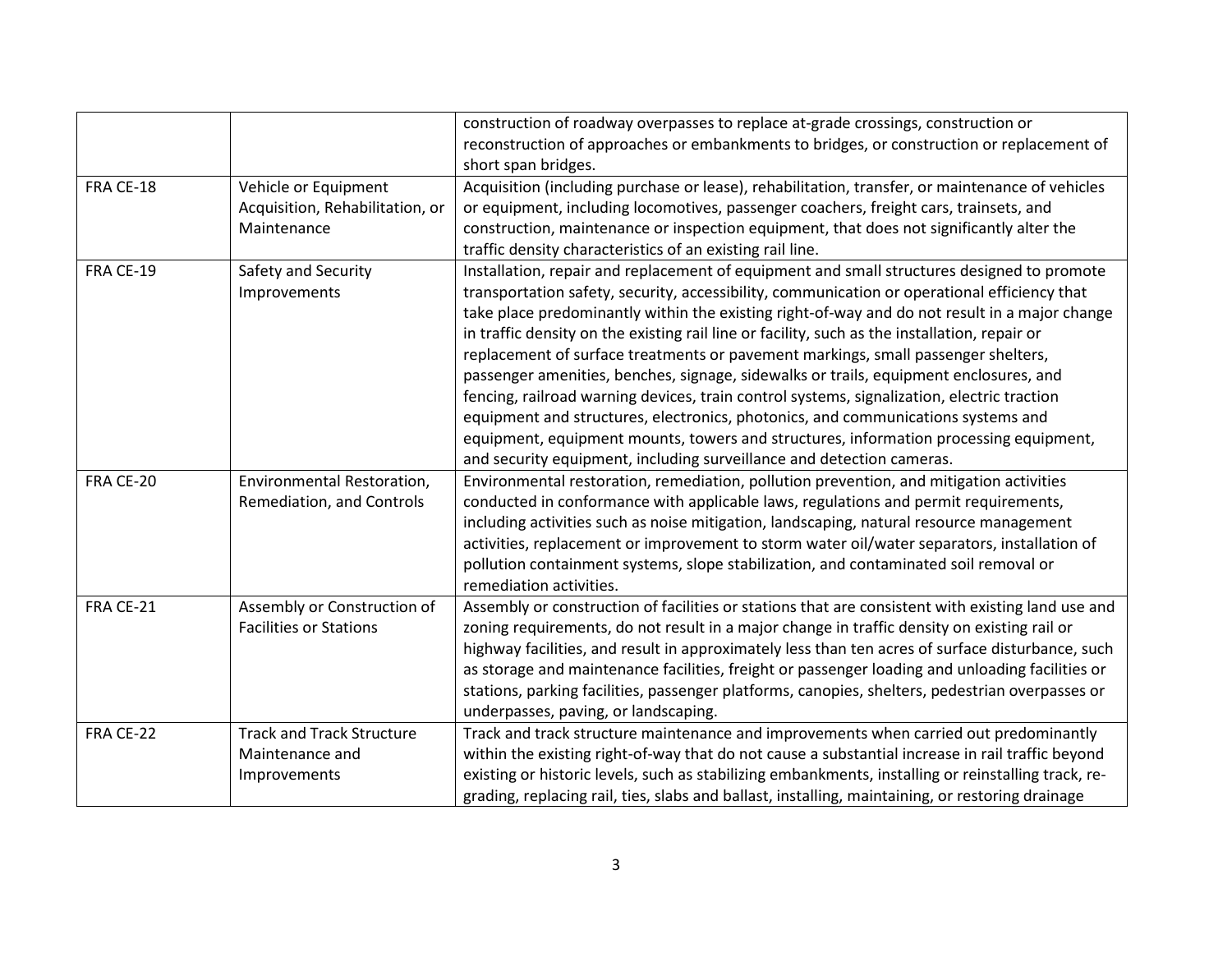|                    |                                                                                           | ditches, cleaning ballast, constructing minor curve realignments, improving or replacing                                                                                                                                                                                                                                                                                                      |
|--------------------|-------------------------------------------------------------------------------------------|-----------------------------------------------------------------------------------------------------------------------------------------------------------------------------------------------------------------------------------------------------------------------------------------------------------------------------------------------------------------------------------------------|
|                    |                                                                                           | interlockings, and the installation or maintenance of ancillary equipment.                                                                                                                                                                                                                                                                                                                    |
|                    |                                                                                           |                                                                                                                                                                                                                                                                                                                                                                                               |
| FHWA $(c)(1)$      | Planning, Research, NEPA<br><b>Studies</b>                                                | Activities that do not involve or lead directly to construction, such as planning and research<br>activities; grants for training; engineering to define the elements of a proposed action or<br>alternatives so that social, economic, and environmental effects can be assessed; and Federal-<br>aid system revisions that establish classes of highways on the Federal-aid highway system. |
| FHWA $(c)(2)$      | <b>Utilities</b>                                                                          | Approval of utility installations along or across a transportation facility.                                                                                                                                                                                                                                                                                                                  |
| FHWA $(c)(3)$      | <b>Bicycle and Pedestrian</b><br>Facilities                                               | Construction of bicycle and pedestrian lanes, paths, and facilities.                                                                                                                                                                                                                                                                                                                          |
| FHWA $(c)(4)$      | Activities in State's Highway<br>Safety Plan                                              | Activities included in the State's highway safety plan under 23 U.S.C. 402.                                                                                                                                                                                                                                                                                                                   |
| FHWA $(c)(5)$      | <b>Transfer of Federal lands</b>                                                          | Transfer of Federal lands pursuant to 23 U.S.C. 107(d) and/or 23 U.S.C. 317 when the land<br>transfer is in support of an action that is not otherwise subject to FHWA review under NEPA.                                                                                                                                                                                                     |
| FHWA $(c)(6)$      | Noise Barriers and Reduction<br>Actions                                                   | The installation of noise barriers or alterations to existing publicly owned buildings to provide<br>for noise reduction.                                                                                                                                                                                                                                                                     |
| <b>FHWA</b> (c)(7) | Landscaping                                                                               | Landscaping.                                                                                                                                                                                                                                                                                                                                                                                  |
| FHWA $(c)(8)$      | Fencing, Signs, Pavement<br>Markings, and Small Shelters,<br>Signals, and Warning Devices | Installation of fencing, signs, pavement markings, small passenger shelters, traffic signals, and<br>railroad warning devices where no substantial land acquisition or traffic disruption will occur.                                                                                                                                                                                         |
| FHWA (c)(10)       | <b>Acquisition of Scenic</b><br>Easements                                                 | Acquisition of scenic easements.                                                                                                                                                                                                                                                                                                                                                              |
| FHWA (c)(11)       | Payback under 23 U.S.C. 156                                                               | Determination of payback under 23 U.S.C. 156 for property previously acquired with Federal-<br>aid participation.                                                                                                                                                                                                                                                                             |
| FHWA (c)(12)       | Improvements to Rest Areas<br>and Weigh Stations                                          | Improvements to existing rest areas and truck weigh stations.                                                                                                                                                                                                                                                                                                                                 |
| FHWA (c)(13)       | <b>Ridesharing Activities</b>                                                             | Ridesharing activities.                                                                                                                                                                                                                                                                                                                                                                       |
| FHWA (c)(15)       | Alterations to Facilities or<br>Vehicles to make them ADA                                 | Alterations to facilities or vehicles in order to make them accessible for elderly and<br>handicapped persons.                                                                                                                                                                                                                                                                                |
| FHWA (c)(21)       | Deployment of Electronics<br>and Technology Devices                                       | Deployment of electronics, photonics, communications, or information processing used singly<br>or in combination, or as components of a fully integrated system, to improve the efficiency or<br>safety of a surface transportation system or to enhance security or passenger convenience.<br>Examples include, but are not limited to, traffic control and detector devices, lane           |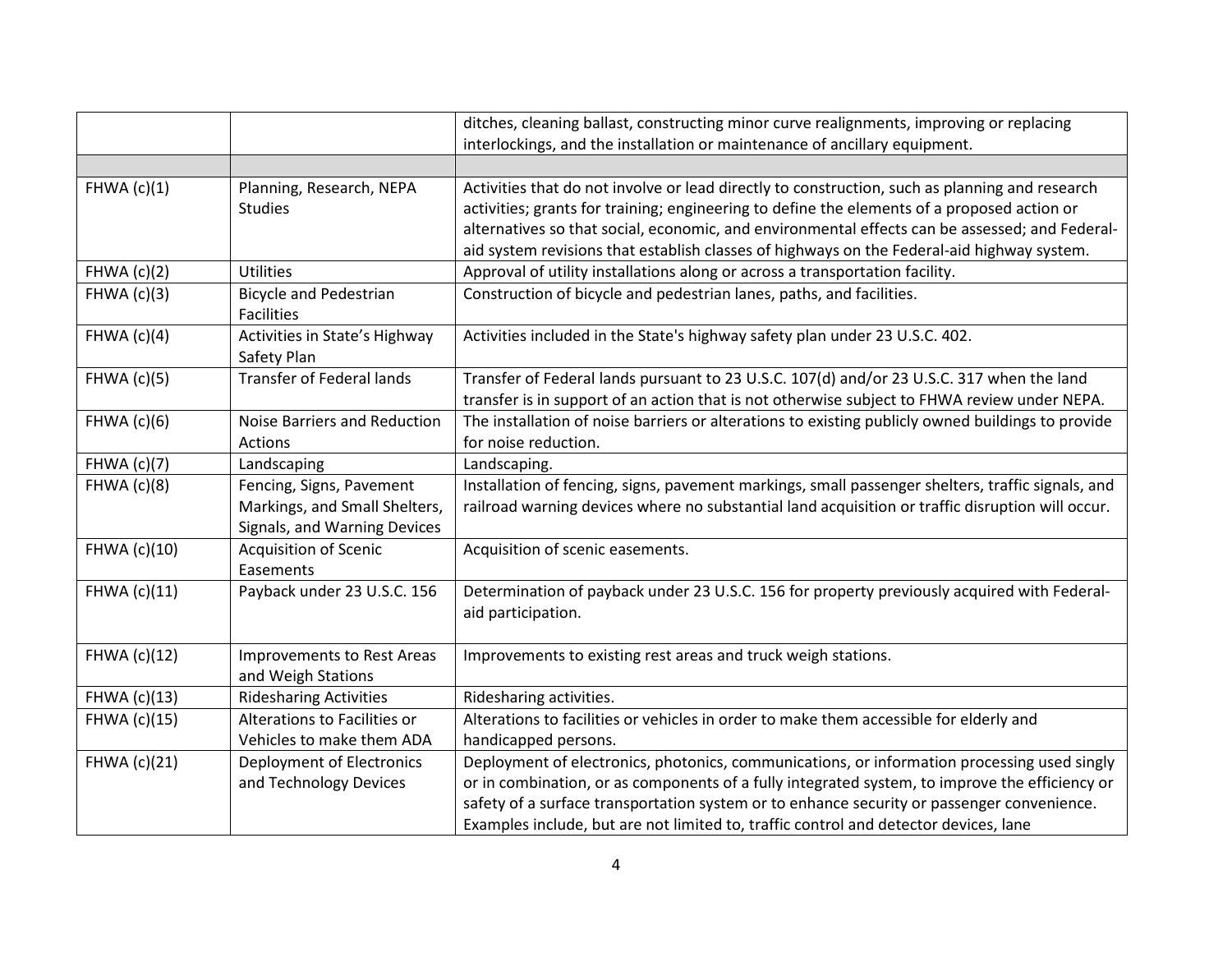|              |                                                                                   | management systems, electronic payment equipment, automatic vehicle locaters, automated<br>passenger counters, computer-aided dispatching systems, radio communications systems,<br>dynamic message signs, and security equipment including surveillance and detection cameras                                                                                                                                                                                                              |
|--------------|-----------------------------------------------------------------------------------|---------------------------------------------------------------------------------------------------------------------------------------------------------------------------------------------------------------------------------------------------------------------------------------------------------------------------------------------------------------------------------------------------------------------------------------------------------------------------------------------|
| FHWA (c)(25) | <b>Environmental Restoration</b><br>and Pollution Abatement                       | on roadways and in transit facilities and on buses.<br>Environmental restoration and pollution abatement actions to minimize or mitigate the<br>impacts of any existing transportation facility (including retrofitting and construction of<br>stormwater treatment systems to meet Federal and State requirements under sections 401<br>and 402 of the Federal Water Pollution Control Act (33 U.S.C. 1341; 1342)) carried out to<br>address water pollution or environmental degradation. |
| FHWA (c)(26) | <b>Highway Modernization</b>                                                      | Modernization of a highway by resurfacing, restoration, rehabilitation, reconstruction, adding<br>shoulders, or adding auxiliary lanes (including parking, weaving, turning, and climbing lanes),<br>if the action meets the constraints in 771.117(e).                                                                                                                                                                                                                                     |
| FHWA (c)(27) | Highway Safety or Traffic<br>Operations                                           | Highway safety or traffic operations improvement projects, including the installation of ramp<br>metering control devices and lighting, if the project meets the constraints in 771.117 (e).                                                                                                                                                                                                                                                                                                |
| FHWA (c)(28) | Bridge Rehabilitation,<br>Reconstruction, or<br>Replacement                       | Bridge rehabilitation, reconstruction, or replacement or the construction of grade separation<br>to replace existing at-grade railroad crossings, if the actions meet the constraints in 771.117<br>(e).                                                                                                                                                                                                                                                                                    |
| FHWA (c)(29) | Ferry Vessel Related                                                              | Purchase, construction, replacement, or rehabilitation of ferry vessels (including<br>improvements to ferry vessel safety, navigation, and security systems) that would not require<br>a change in the function of the ferry terminals and can be accommodated by existing facilities<br>or by new facilities that themselves are within a CE.                                                                                                                                              |
| FHWA (c)(30) | Rehabilitation or<br><b>Reconstruction of Existing</b><br><b>Ferry Facilities</b> | Rehabilitation or reconstruction of existing ferry facilities that occupy substantially the same<br>geographic footprint, do not result in a change in their functional use, and do not result in a<br>substantial increase in the existing facility's capacity. Example actions include work on<br>pedestrian and vehicle transfer structures and associated utilities, buildings, and terminals.                                                                                          |
| FHWA (d)(4)  | <b>Construction of Parking</b><br>Facilities                                      | Transportation corridor fringe parking facilities                                                                                                                                                                                                                                                                                                                                                                                                                                           |